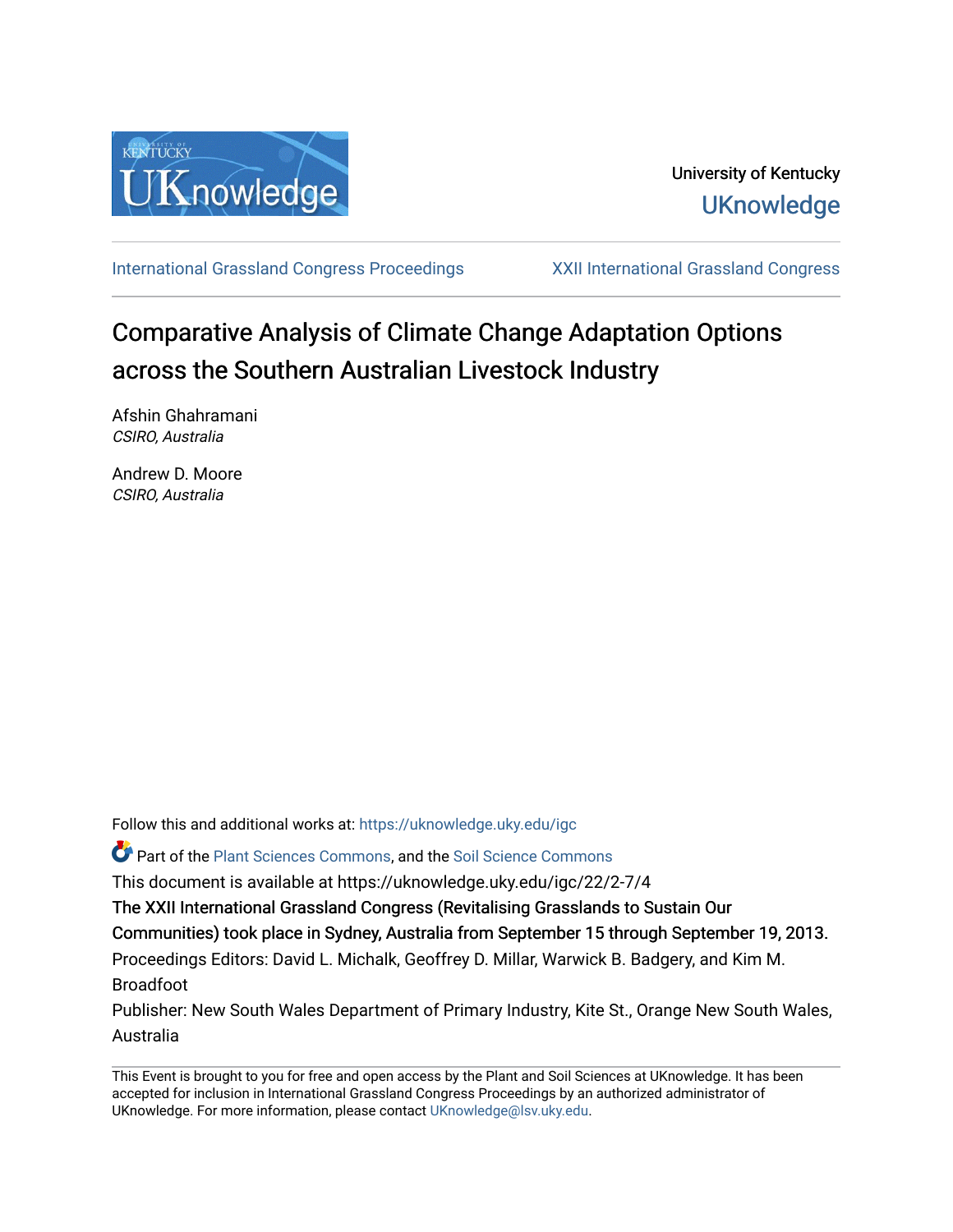# Comparative analysis of climate change adaptation options across the southern Australian livestock industry

## *Afshin Ghahramani and Andrew D Moore*

CSIRO Climate Adaptation National Research Flagship & Plant Industry, GPO Box 1600, Canberra ACT 2601, Australia

Contact email: af.ghahramani@csiro.au

Abstract. Climate change is predicted to have a substantial negative effect on the productivity of grasslands across southern Australia (Moore and Ghahramani 2013). We used the GRAZPLAN biophysical simulation models to assess several possible grassland management and animal genetic improvement adaptations under SRES A2 climate change scenario. Simulations spanned the five dimensions of geography, time, global circulation models, enterprise, and adaptations. Impact of climate change was predicted to reduce profitability of livestock industry by 46%, 58%, and 72% at 2030, 2050 and 2070, respectively. Increasing soil fertility could return the average profitability of five livestock enterprises to its historical level at 54%, 50%, and 25% of locations in 2030, 2050, and 2070. Increasing the proportion of Lucerne in pasture was effective for 35%, 22%, and 15% of locations in 2030, 2050, and 2070. Increasing fleece growth rates was the most effective genetic adaptation that could return profitability of sheep enterprises to its historical level for 24%, 52%, and 28% of locations in 2030, 2050, and 2070. Removing annual legumes in an attempt to preserve ground cover by replacing annual grass and larger sire body size were less effective options. The incremental adaptations we examined could significantly increase profitability of the enterprises at 2030. However, at many locations in drier regions it appears unlikely that a single adaptation can return profit to the historical level. In most of the high rainfall zone, systemic adaptation using a combination of grassland management and animal genetic improvement could return livestock systems to historical profitability in 2030 and 2050.

**Keywords:** Climate change, systemic adaptation, modelling, livestock, agricultural system.

### **Introduction**

Climate changes caused by anthropogenic increases in greenhouse gases such as  $CO<sub>2</sub>$  will affect southern Australia along with the rest of the globe (Moore and Ghahramani 2013). In addition to declines in pasture production, the other predicted challenges for the broadacre grazing industries under climate change are decreases in forage quality, drought (Howden *et al.* 2007) and a greater risk of soil erosion and degradation due to decline in ground cover. Reduced productivity of improved pastures of southern Australia will lead to a decrease in the stocking rates that can be sustained owing to increased risk of low ground cover. Dryland pastures supporting extensive beef, sheep meat and wool production occupy a third of southern Australia's farming zone. These livestock production systems are highly sensitive to climatic variation, because they depend almost entirely on pasture for forage. Given the diversity of current climates, soils and pastures that are found across southern Australia, and the spatial variation in projected climate changes (CSIRO 2007), it can also be expected that the impacts of changing climates on pasture production will differ across space. In this study, therefore, we used the GRAZPLAN simulation models of grasslands (Moore *et al.* 1997) and livestock production to examine the potential adaptations to livestock production systems to enhance the profitability

and sustainability of livestock production across southern Australia under projected future climates. Our research area includes diverse environments in which climates and pasture species are found with analogues in many temperate parts of the world, *e.g.* New Zealand, South America, South Africa and southern Europe.

#### **Methods**

The GRAZPLAN grassland simulation models (Moore *et al.* 1997) were used to model the responses to changed climate and atmospheric  $CO<sub>2</sub>$  concentration of temperate pastures at 25 representative locations across southern Australia (Moore and Ghahramani 2013). Grasslandlivestock interactions were simulated as a biophysical system including climate inputs, soil moisture, plant growth, plant response to  $CO<sub>2</sub>$  concentration, pasture management, ruminant feed intake, nutrition, and reproduction.

At each location, one or more representative soils and grassland types were modelled as being grazed by each of 5 livestock enterprises (Merino and crossbred ewe, wether, beef cattle, and steer). Statistical Areas Level 2 within study area (SA2s, Australian Bureau of Statistics 2011) were classified into a set of 25 regions with approximately equal gross value of agricultural production (GVAP; Australian Bureau of Statistics 2008, 2012a, 2012b). SA2s were grouped according to their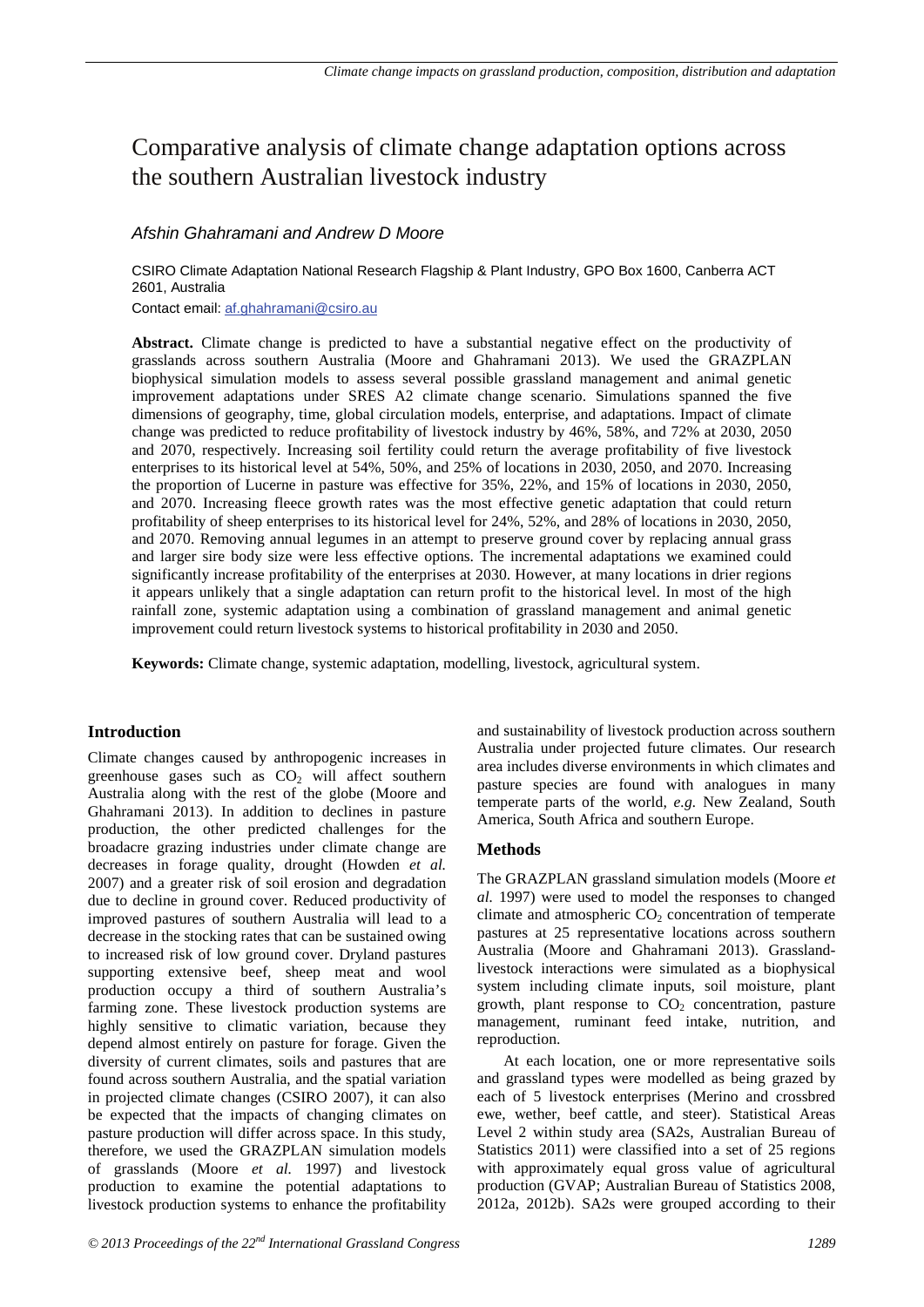average annual rainfall and land use (*i.e.* the proportions of GVAP attributable to cropping, sheep and cattle production).

Climate projections for 2030, 2050 and 2070 derived from the Coupled Model Intercomparison Project (CMIP3) global climate models (GCM; CCSM3, ECHAM5/MPI-OM, GFDL-CM2.1 and UKMO-HadGEM1) were downscaled to daily weather sequences by modified algorithm of Zhang (2007) and used as an input to simulations. Each grazing system was therefore simulated under historical climate (1970-99, 350 ppm  $CO<sub>2</sub>$ ) and a range of projected climates (451, 532 and 635 ppm  $CO<sub>2</sub>$  at 2030, 2050 and 2070). For each location x livestock enterprise x climate combination, stocking rates were varied an optimal sustainable stocking rate (OSSR). The OSSR was determined to maximise operating profit while keeping the frequency of days with ground cover <0.7 below location-specific thresholds in order to protect from water erosion risk. Grassland management adaptation options to reduce periods of low ground cover and animal genetic improvement adaptations based on historical genetic improvements (Gregory *et al.* 1997; Safari *et al.* 2007; Jeyaruban *et al.* 2009), were determined in order to increase the efficiency of forage consumption. The following adaptation options were evaluated and adjusted to minimize the frequency of days with ground cover of less than 0.7: (1) higher soil fertility (Ghahramani and Moore 2012); (2) confinement feeding in poor years; (3) increasing the proportion of lucerne to pasture in response to a predicted shift to a more summer dominant rainfall scenario under climate change; (4) increased animal body size; (5) higher conception rate; and (6) increased potential fleece weight.

A factorial simulation experiment was conducted in which the factors were climate scenario  $(1 + 4)$  climate models x  $3 \text{ CO}_2$  concentrations), location (25), livestock enterprise (5), and adaptation option (6, some of which included multiple levels). For each combination, a range of stocking rates was modelled and physical and financial outputs from the grazing system were stored from each simulation run. For each year of each simulation, an operating profit, *OP* (\$/ha) was calculated as following:

$$
OP = INCOME \cdot (COST_{var} + COST_{\text{fert}} + COST_{\text{stock}} + COST_{operator}) \tag{1}
$$

where *INCOME* is the total income (\$/ha) from meat and wool of the enterprise; *COST<sub>var</sub>* is the variable costs (\$/ha) of the enterprise, including costs of animal husbandry, supplementary feed, shearing, purchase and sale of livestock (including rams or bulls) and sale of wool;  $COST_{fert}$  is the cost (\$/ha) of the P fertilizer required to maintain soil nutrient status,  $COST_{stock}$  is the marginal capital cost of livestock (\$/ha), and *COST*<sub>operator</sub> is an operator allowance (the equivalent cost of the farmer's labour). For operating profit, relative effectiveness was calculated as:

$$
RE_P = (OP_A \text{-}OP_N)/(OP_H \text{-}OP_N) \tag{2}
$$

where  $OP_A$  denotes long-term average operating profit under a projected climate when an adaptation has been implemented,  $OP_N$  is operating profit under that climate without any adaptation, and  $OP<sub>H</sub>$  is operating profit during the historical period (1970-1999). In circumstances where  $P_N \ge P_H$ , the relative effectiveness cannot be calculated.

#### **Results**

Average annual rainfall differed widely among the four GCM projections. The GFDL-CM2.1 model showed the largest decrease of annual rainfall across the study area (10%, 11%, and 24% in 2030, 2050, and 2070 respectively) while 0%, 1% and 3% increases were projected by CCSM3 for 2030, 2050 and 2070. Annual mean temperature increase was similar under all examined GCMs and the mean projected temperature increase averaged across the study area and all GCMs was 1.0°C, 1.5°C, and 2.4°C in 2030, 2050 and 2070. Average annual rainfall was predicted to vary widely among GCMs. Declines in annual rainfall increased over time. Winter rainfall decreased continuously from 2030 to 2070. Climate change impacts on annual net primary productivity (ANPP) varied widely among GCMs; the average declines from historical climate were 9% in 2030, 7% in 2050 and 14% in 2070. Declines in ANPP were larger at lower-rainfall locations. Western Australian locations tended to have larger decreases in estimated ANPP (*e.g.* at Lake Grace, the average decrease in ANPP estimated for 2070 by the four GCMs was 50%) whereas Launceston (Tasmania) was predicted to have an increase in ANPP. In the absence of adaptations, modelled operating profits at OSSR (averaged over the GCMs) decreased steadily from the historical climate to 2070 at all locations except Launceston. Operating profit (at constant prices) fell by an average of 27% in 2030, 32% in 2050 and 48% in 2070. Profit declines were most marked at drier locations, with operating losses expected at 9 of the 25 locations by 2070. Differences between livestock enterprises were smaller than differences between locations and dates.

Among adaptations, only the increased soil fertility, via phosphorus addition, significantly increased ANPP. This option increased ANPP by 12.8% in 2030, 12.7% in 2050, and 13.3% in 207. The effect of the adaptations on long-term average annual income and operating profit differed widely among enterprises, locations, GCMs, and over time. Overall, higher soil fertility was the adaptation that produced the greatest increase in annual income and operating profit. This adaptation was the most effective means to reverse the decline in profitability in the majority of high rainfall regions. Increased soil fertility could return profitability of enterprise (averaged across all five enterprises) relative to the baseline historical period (1970-1999) to 54%, 50% and 25% of locations in 2030, 2050, and 2070. Increasing the proportion of lucerne in a pasture was effective at 35%, 22% and 15% of locations in 2030, 2050 and 2070. Confinement feeding could substantially increase long-term average annual income, but was not effective in term of profitability. The effectiveness of all the simulated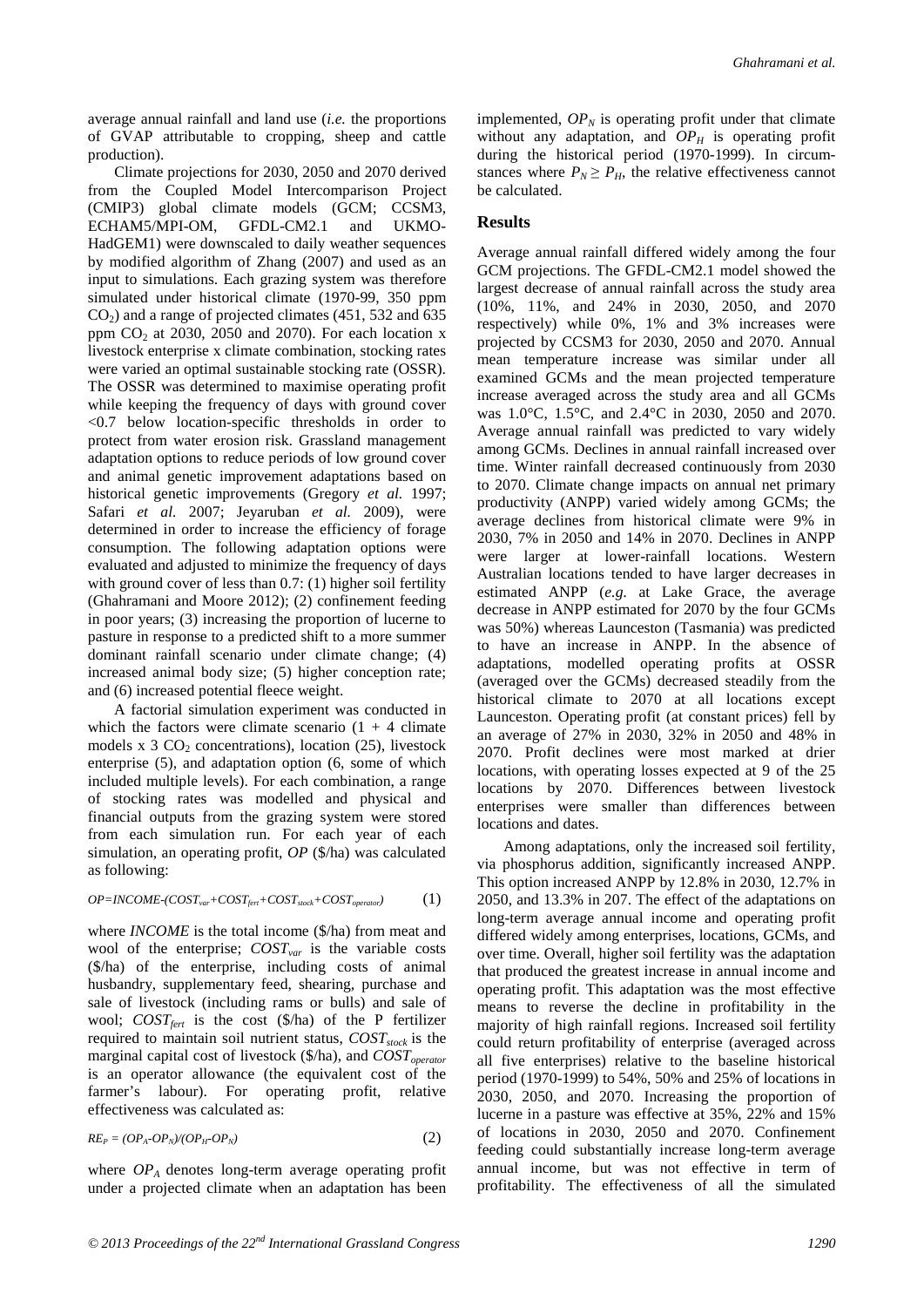**Table 1: Relative effectiveness of adaptations in recovering the impact of climate change on profitability of** *Merino ewe* **enterprises at 4 locations (where 0.0 = no benefit; 1.0 = a return to the historical period, >1 benefit higher than reference period). Note that values don't represent spatial dominance of adaptations: F, Increased soil fertility (best of multi-trophic levels); L, Increased proportion of lucerne in pasture (best of multi-trophic levels of 20% and 40% level); B, increased body size; FW, increased potential fleece weight; HC; higher conception rate, 2×= synergies of the most profitable grassland management and the most profitable genetic improvement. Values are averages over 4 GCMs.**

|                    | F    | F    |      |      | B       | В    | FW   | FW   | HС   | HС   | Best $2\times$ | Best $2\times$ |
|--------------------|------|------|------|------|---------|------|------|------|------|------|----------------|----------------|
| Location           | 2030 | 2050 | 2030 | 2050 | 2030    | 2050 | 2030 | 2050 | 2030 | 2050 | 2030           | 2050           |
| Colac              | 0.5  | 4.9  | 1.1  | 4.9  | 0.4     | 5.6  | 0.7  | 12.5 | 0.2  | 1.7  |                | 18.4           |
| Goulburn           | 6.5  | 11.1 | 0.6  | 0.6  | 0.7     | 2.0  | 1.4  | 5.4  | 0.3  | 0.8  | 6.7            | 16.2           |
| <b>Bakers Hill</b> | 1.1  | 0.8  | 0.3  | 0.1  | 0.6     | 0.6  | 0.9  | 1.2  | 0.3  | 0.4  | 2.2            | 2.2            |
| Kyancutta          | 0.4  | 0.0  | 0.4  | 0.2  | $0.0\,$ | 0.0  | 0.0  | 0.0  | 0.0  | 0.0  | 0.5            | 0.2            |



**Figure 1. Synergic effectiveness of combining the most profitable grassland management and the most profitable genetic improvement in** *Merino ewe* **enterprises. (0.0 = no benefit; 1.0 = a return equivalent to the historical period, >1 benefit higher than reference period). Adaptations were applied whether or not they increased profit at the sustainable optimum stocking rate. Values are averages over 4 GCMs. Regions shown in gray pattern were estimated to have higher operating profit under climate change than historical period without adaptation (in legend, presented as No adapt).**

options except lucerne decreased over time from 2030 to 2070.

The grassland management adaptations that we examined can be implemented relatively quickly and provide a short-term output. In contrast, animal genetic improvement has been assumed to take place gradually over time. The greatest effect of animal genetic improvement is predicted for 2050; after this year animal genetic improvement effectiveness estimated to decrease because of predicted severe climatic conditions. Increasing fleece growth rates was the most effective genetic adaptation at 24%, 52%, and 28% of locations in 2030, 2050, and 2070. Increased body size was the second most effective option and was predicted to return profitability of livestock industries (averaged among all enterprises) to that of the reference period at 21% of locations in 2030, 0.46% of locations in 2050, and 021% of locations in 2070. The most profitable option varied over time at a given location due to site's specific climate change impacts over time. In 2030, examined single incremental adaptations could significantly increase profitability of the enterprises over a majority of the high rainfall zone. At many locations in drier regions it appears to be unlikely that a single adaptation can return profit to the historical level. As shown in Figure 1, in Merino ewe enterprises, synergistic effect of systemic adaptation by combination of grassland management and animal genetic improvement could return livestock